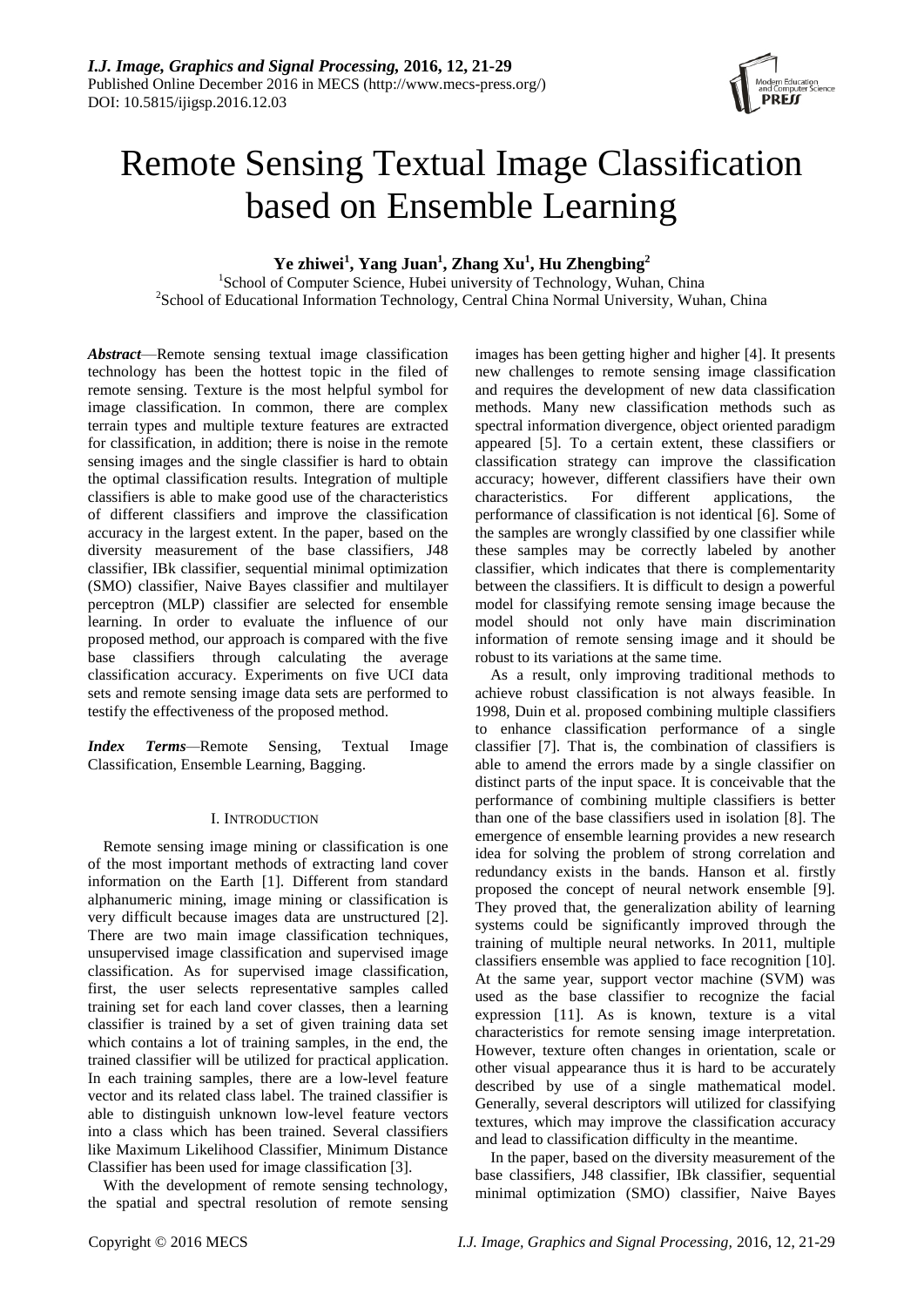classifier and multilayer perceptron (MLP) classifier are selected for ensemble learning. These classifiers respectively use C4.5 classification algorithm, Naive Bayes classification algorithm, *k*-Nearest Neighbors (*k*-NN) classification algorithm, artificial neural network (ANN) classification algorithm as the base classifier. In order to evaluate the influence of our proposed method, our approach is compared with the five base classifiers through calculating the average classification accuracy.

The remainder of this paper is organized as follows. Section 2 briefly reviews the ensemble learning. In Section 3, the selection of base classifiers and the proposed method is described in detail. The effectiveness of the proposed method is demonstrated in Section 4 by experiments on several public data sets from UCI machine learning repository and real remote sensing images. Finally, Section 5 draws the conclusion from the experimental results.

### II. OVERVIEW OF ENSEMBLE LEARNING

In a narrow sense, ensemble learning just uses the same type of learners to learn the same problem. For example, we can put all the learners as support vector machine or neural network classifiers. In a broad sense, a variety of learners are applied to solve the problem, which could be also considered as ensemble learning.

The following is the idea of ensemble learning. In general, when learning new examples, the idea of ensemble learning is integrating multiple individual learners and the result is determined by combining the results of multiple learners in order to achieve better performance than a single learner [12]. If considered the single learner as a decision maker, ensemble learning is considered as the decision which is made by a number of decision-makers.

With combining *k* base classifiers,  $M_1, M_2, \dots, M_k$ , an improved composite classification model  $M^*$  is created. A given data set  $D_1, D_2, \dots, D_k$  where  $D_i (1 \le i \le k-1)$  is devoted to generate classifier  $M_i$ , is used to create  $k$  training data sets. The ensemble result is a prediction of class based on votes from the base classifiers. The flow chart of ensemble learning is shown in Fig 1.



Fig.1. The flow chart of ensemble learning

There are three methods considered in the theoretical guidance to ensemble learning: 1) Sample set reconstruction. 2) Feature level reconstruction. 3) Output variable reconstruction. The way to employ ensemble learning has two steps usually. The first step is to obtain individual models through producing several training subset. The second step is to use the synthesis technology to get the final results on the individual output through the third methods.

Dietterich expounded why an ensemble learner is superior to a single model in three ways [13]. Usually from a statistical perspective, the hypothesis space need to be searched is very large, but it is not enough to accurately learn the target hypothesis as only a few training samples could be used to compare with real samples in the world, which causes the results of learning to be a series of hypotheses that meet the training sets and have approximation accuracy. The hypotheses may well meet the training sets but not hold a good performance in practice, in consequence the choice of only one classify will lead to a big risk. Fortunately, it is able to reduce this risk by considering multiple hypotheses at the same time.

# III. MULTIPLE CLASSIFIERS ENSEMBLE BASED ON BAGGING ALGORITHM

# *A. Selection of Base Classifiers*

As is discussed above, an important reason for the success of ensemble classifier algorithm is that a group of different base classifiers are employed. Diversity among a team of classifiers is deemed to be a key issue in classifier ensemble [14]. However, measuring diversity is not specific for there is no widely accepted formal definition. In 1989, Littlewood and Miller proposed that diversity has been recognized as a very important characteristic in classifier combination [15]. However, there is no rigid definition of what is directly perceived as dependence, diversity or orthogonality of classifiers. Many measures of the connection between two classifier outputs are able to be derived from the statistical literature, such as the Q statistics and the correlation coefficient. There are formulas, methods and ideas aiming at quantifying diversity when three or more classifiers are concerned, but little is put on a strict or systematic basis due to lack of a definition. The general anticipation is that designing the base classifiers and the combination technology can be helped by diversity measures.

In the paper, we measure the diversity between 5 types of supervised classifier and use the non-pairwise diversity measures, such as entropy, Kappa measure, Kohavia-Wolpert variance, etc.

Let  $D = \{D_1, D_2, \dots, D_L\}$  be a set of base classifiers. Let  $\Omega = {\omega_1, \omega_2, \cdots, \omega_c}$  be a set of class labels, in which x be a vector with *n* features to be labeled [16].The entropy measure  $E$  is defined as Eq.(1)

$$
E = \frac{1}{N} \sum_{j=1}^{N} \frac{1}{(L - [L/2])} \min\{l(x_j), L - l(x_j)\} \tag{1}
$$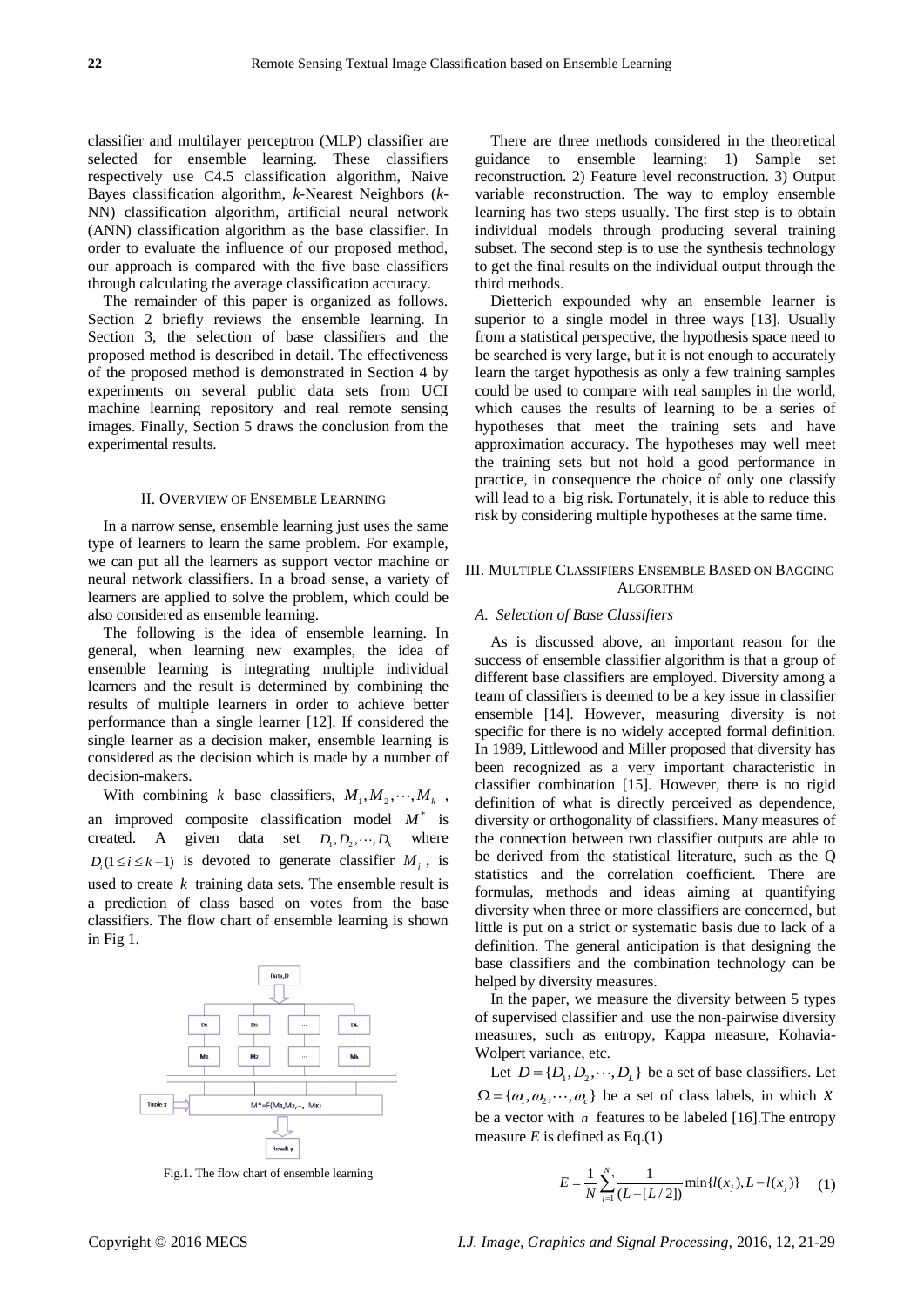E varies between 0 and 1, where  $E = 0$  indicates no difference between base classifies and  $E = 1$  indicates the highest possible diversity. It indicates higher possible diversity when the value of entropy is larger.

Kohavi-Wolpert Variance use a specific classifier model  $v_x = \frac{1}{2}(1 - P(y = 1 | x)^2 - P(y = 0 | x)^2)$  to express the diversity of the predicted class label *y* for *x* across training samples, where  $P(y = \omega_i | x)$  is estimated as an average over different data sets. Averaging over the entire *Z* , the KW measure of diversity is defined as Eq.(2)

$$
KW = \frac{1}{NL^2} \sum_{j=1}^{N} l(z_j)(L - l(z_j))
$$
 (2)

Let  $p$  be the average accuracy of each classification, i.e.,  $p = \frac{1}{\sqrt{2}}$   $\sum y_i$ ,  $-1$   $i=1$  $1 \sqrt{N}$ *j i j i*  $p = \frac{1}{2H} \sum y$  $=\frac{1}{NL}\sum_{j=1}\sum_{i=1}^{N}y_{j,i}$ , then Kappa measurement is

defined Eq.(3)

$$
K = 1 - \frac{1}{N} \frac{\sum_{i=1}^{N} l(x_i)(L - l(x_i))}{N(L - 1)P(1 - P)}
$$
(3)

From Eq.(3), the Kappa value increases with the increase of the correlation between classifiers.

In this paper, J48 classifier, IBk classifier, SMO classifier, Naive Bayes classifier and MLP classifier are selected as the base classifiers. First of all, the five supervised classifiers are introduced briefly. Then, the diversity between these five classifiers is measured by using the non-pairwise diversity measures.

# *1) J48 Classifier*

Decision tree learning construct predictive model as a decision tree, mapping observations about conclusions about an item's target value. Ross Quinlan developed the algorithm of decision tree which called C4.5. C4.5 is an expansion of earlier ID3 algorithm [17]. C4.5 has the same way as ID3 to build decision trees from training data by the concept of information entropy. The method of the construction of decision tree was first derived from Hunt method, which includes two steps [18]. The first step is if there is only one class, the node is a leaf node, otherwise it will enter the next step. The second step is to search for a variable that is to divide the data into two or more subsets of data with higher purity according to the condition of the variable. That is to say, it selects the variable according to local optimality and then returns to the first step. J48 is an open source Java implementation of the C4.5 algorithm in Weka.

The classification rules of the C4.5 algorithm are easy to understand and its accuracy is high. Its main drawback is that it needs to scan and sort the data set repeatedly in the process of constructing the decision tree, which leads to the low efficiency of the algorithm.

*2) IBk*

The second classification chosen is *k*-NN. The input of  $k$ -NN comprises  $k$  closest training sets in the feature space and the output is a class member. An object is classified as a majority of its neighbors, and the object is assigned to the commonest  $k$  nearest neighbor. If  $k = 1$ , then the object is assigned to the class of that single nearest neighbor in a nutshell. The training examples, each of which with a class label, are vectors in a multidimensional feature space. In the classification phase, *k* is a user-defined constant value. The unlabeled vector is classified by attributing the label most frequent among the *k* training samples nearest to that unknown point. When the training samples are a few, it can simply put the training set as a reference set. When there are many training samples, it can use the existing selection or calculate the prototype of the reference sets. *k*-NN algorithm has strong adaptability to the tested samples with more overlapping domains.

A commonly used distance metric for continuous variables is Euclidean distance [19]. The length of the line segment connecting points  $i$  and  $j$ ,  $(ij)$  is the Euclidean distance. In Cartesian coordinates, the distance (d) from *i* to *j*, or from *j* to *i* when  $i = (x_{i1}, x_{i2}, \dots, x_{in})$ and  $j = (x_{j1}, x_{j2}, \dots, x_{jn})$  are two points in Euclidean *n*space is given by Eq.(4)

$$
d(i, j) = \sqrt{(x_{i1} - x_{j1})^2 + (x_{i2} - x_{j2})^2 + \dots + (x_{in} - x_{jn})^2}
$$
 (4)

*k*-NN is a non parametric classification technique [20]. It has higher classification accuracy to unknown and non normal distribution. It has the advantages of intuitive thinking, high feasible degree and clear concept. It directly uses the relationship between the samples, which can reduce the error probability of the classification and avoid unnecessary trouble. Of course, it is a kind of lazy learning method. It has the disadvantages of slow classification speed and strong dependence on sample size.

## *3) Sequential Minimal Optimization Classifier*

SMO is get from the idea of decomposition algorithm to the extreme for solving the optimization problem [21]. It is an iterative algorithm to break the problem into some smallest possible sub-problems, of which the most prominent place is that the optimization problem of two data points can be obtained analytically. Therefore, there is no need to take twice planning optimization algorithm as a part of the algorithm. Each step of SMO selects two elements to optimize [22]. The optimal values of two parameters need to be found and updated the corresponding vectors on the premise that other parameters have been fixed. In spite of more iterations needed to converge, there is an increase in the number of speed because the operation of each iteration is very small.

Based on the principle of structural risk minimization and VC dimension theory of statistical learning theory, Support vector machine (SVM) finds the best balance between the learning ability and the complexity of the model by a certain samples, so as to get the best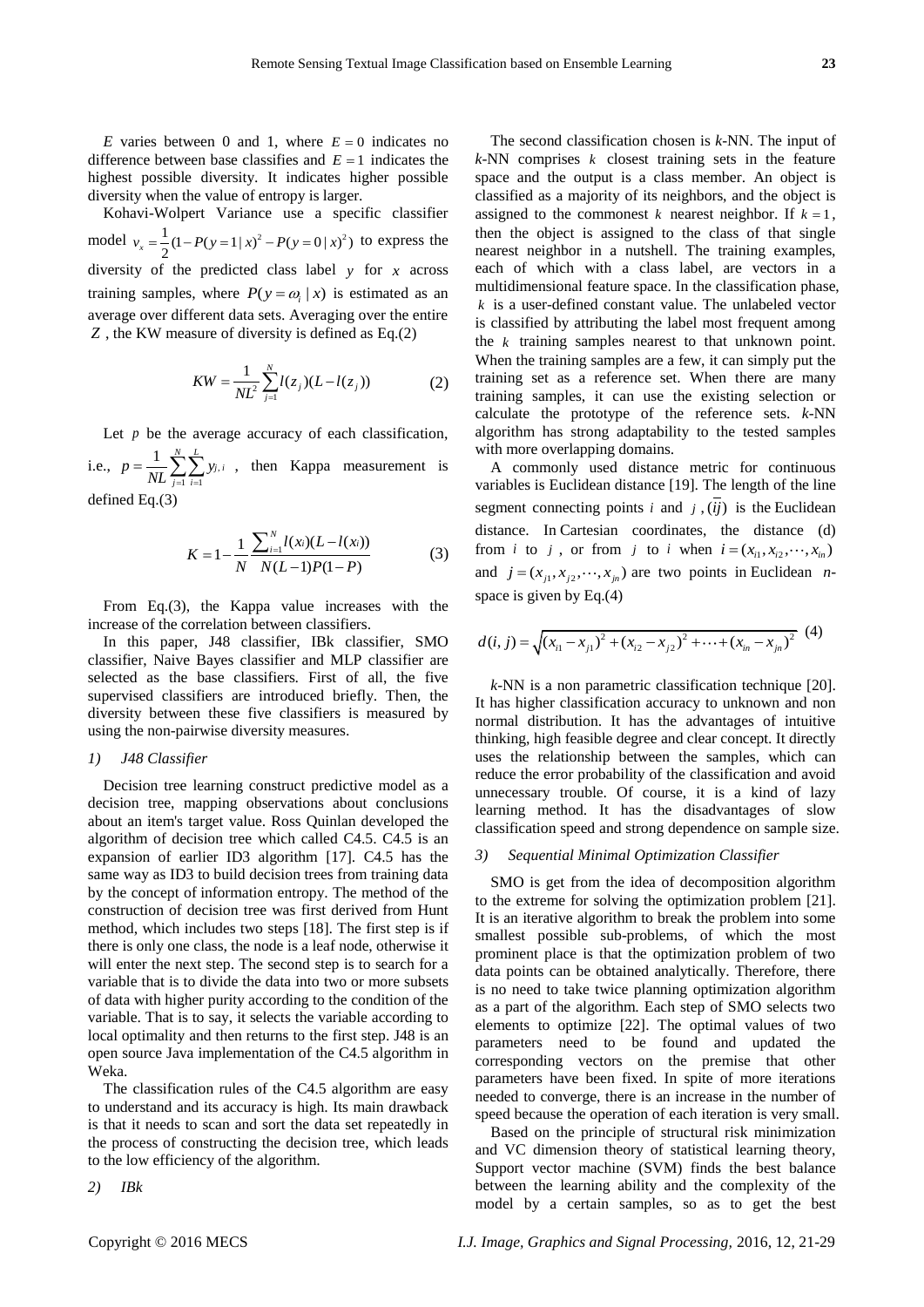promotion ability. Compared with the traditional artificial neural network, SVM has the advantages of simple structure. It increases a lot in the generalization performance and solves the local optimum problem which could not be avoided in the neural network. SVM can solve the problems of small collective samples, high dimension and nonlinear. It has a lot of special properties to ensure that the generalization ability in learning period is better. At the same time, it also averts the problem of dimension.

# *4) Naive Bayes*

Naive Bayes classifier is a simple probabilistic classifier based on Bayes' theorem, which has a strong independent assumption [23]. Bayes' theorem is based on the prior probability of a given class known, and then it uses the Bayes formula to calculate the posterior probability. Finally, the class that has the largest posterior probability is selected as the class of object.

In the theory, Naive Bayes is a conditional probability model: suppose the sample space of experiment *E* to be *S*, represented by  $B_1, B_2, ..., B_n$  representing *n* features. *A* is a event of *E* and  $P(A) > 0$ . For each of *i* possible results or classes  $B_i$ , the instance probabilities are  $P(B_i) > 0, (i = 1,2,...,n)$  . Using Bayes' theorem, the conditional probability is able to be calculated as Eq.(5)

$$
P(B_i | A) = \frac{P(A | B_i)P(B_i)}{\sum_{j=1}^{n} P(A | B_j)P(B_j)}, i = 1, 2, ..., n
$$
 (5)

A clear distinction between Naive Bayes and other learning methods is that it does not explicitly search possible hypothesis space. Naive Bayes algorithm takes less time and considers the logic relatively simple. Naive Bayes algorithm also has a high degree of feasibility and the characteristics of logic and high stability.

## *5) Multilayer Perceptron*

An artificial neural network is a simulation of biological neural network system which are used to evaluate or approximate functions that can depend on a large number of simple computing units connected in some form to form a network [24]. In the stage of network learning, network achieves the correspondence between input samples and correct sample by adjusting the weights. The neural network has a strong ability to identify and classify the input samples, which is to find out the segmentation regions each of which belongs to a class meeting the classification requirements through sample space in fact. A MLP is a feedforward ANN model, which can be regarded as a mapping  $F: \mathbb{R}^d \to \mathbb{R}^M$ . What makes a MLP different from other neural network is that a number of neurons use a nonlinear activation function. Learning happens in the perceptron by altering the weight between neurons after each training sample is processed, based on the comparison between the output of the error and the expected results.

Compared with other algorithms, neural network has the advantages of high capacity of noise data, and it has a very good performance for the classification of the training data. Different numbers and types of classifiers are used to measure their diversity. The results are shown in TABLE I.

Table 1. Kappa Measurement of Different Classifiers

| number         | classifiers             |        |  |
|----------------|-------------------------|--------|--|
|                | $(J48,\mathrm{IBk})$    | 0.5952 |  |
|                | (J48, SMO)              | 0.885  |  |
|                | (J48, Bayes)            | 0.8745 |  |
|                | (J48, MLP)              | 0.767  |  |
| $\overline{c}$ | (IBk, SMO)              | 0.9492 |  |
|                | (IBk, Bayes)            | 0.8751 |  |
|                | (IBk, MLP)              | 0.7868 |  |
|                | (SMO, Bayes)            | 0.885  |  |
|                | (SMO,MLP)               | 0.7787 |  |
|                | (Bayes, MLP)            | 0.7768 |  |
|                | (J48, IBk, SMO)         | 0.9595 |  |
|                | (J48, IBk, Bayes)       | 0.9476 |  |
|                | (J48, IBk, MLP)         | 0.9158 |  |
|                | (J48,SMO,Bayes)         | 0.9473 |  |
|                | (J48, SMO, MLP)         | 0.9132 |  |
| 3              | (J48, Bayes, MLP)       | 0.9116 |  |
|                | (IBk, SMO, Bayes)       | 0.9573 |  |
|                | (IBk, SMO, MLP)         | 0.9232 |  |
|                | (IBk, Bayes, MLP)       | 0.9149 |  |
|                | (SMO, Bayes, MLP)       | 0.9143 |  |
| $\overline{4}$ | (J48, IBk, SMO, Bayes)  | 0.9627 |  |
|                | (J48, IBk, SMO, MLP)    | 0.958  |  |
|                | (J48, IBk, Bayes, MLP)  | 0.9548 |  |
|                | (J48,SMO,Bayes,MLP)     | 0.9542 |  |
|                | (IBk, SMO, Bayes, MLP)  | 0.9572 |  |
| 5              | (J48,SMO,MLP,IBk,Bayes) | 0.9671 |  |

It can be seen from TABLE I, if we choose two classifiers from all classifiers, the best choice are IBk classifier and SMO classifier. Similarly, if we choose three classifiers from all classifiers, the best choices are J48 classifier, IBk classifier and SMO classifier. If we choose four classifiers from all classifiers, the best choices are J48 classifier, IBk classifier, SMO classifier and Bayes classifier. If we want to get better results, we need to choose the five classifiers. Therefore, J48 classifier, IBk classifier, SMO classifier, Naive Bayes classifier and MLP classifier are chosen to conduct ensemble learning.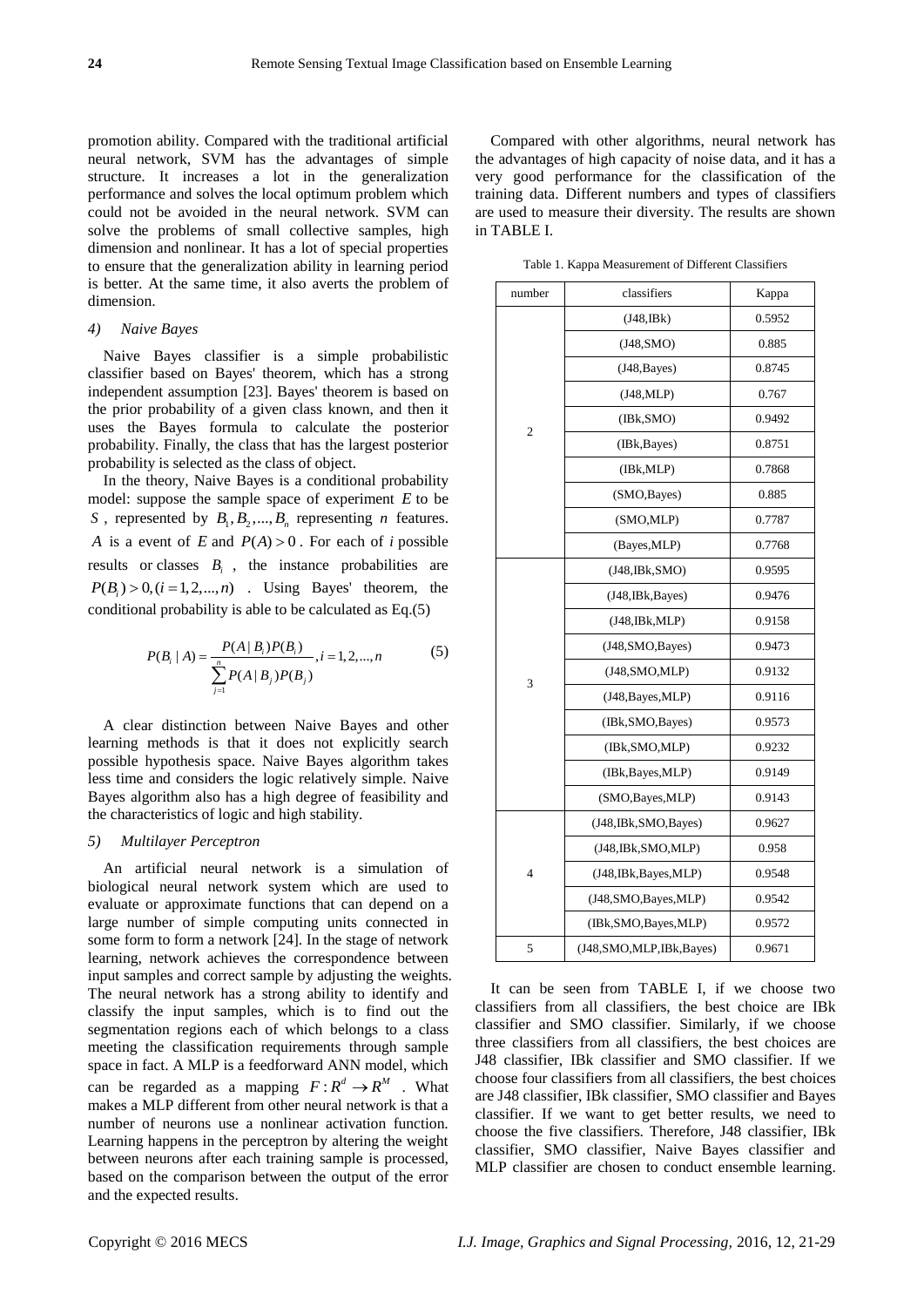# *B. Multiple Classifiers Ensemble based on Bagging Algorithm*

Bagging algorithm is a kind of ensemble learning method improving the classification by combining classifications with randomly selecting training sets, which proposed by Breiman in 1994 [25]. If there is a training set of size *m* , it is practicable to draw *m* random instances from it with replacement. The *m* instances are able to be learned, and this process can be duplicated several times. Some duplicates and omissions are contained in the instance compared to the initial training set, since the draw is with replacement. Through the process, each cycle results in a classifier. According to the construction of several classifiers, the forecast of each classifier will be a vote to influence the final forecast.

Algorithm: Bagging algorithm Input:

- 1.  $D = \{ (x_1; y_1), (x_2; y_2), ..., (x_m, y_m) \}$ , a set of  $m$ training tuples;
- 2. *T* , the number of models in the ensemble;
- 3. *L* , a classification learning scheme (J48, IBk, SMO, Naive Bayes and MLP).
- 4. Output: The ensemble --- a composite model,

$$
H(x) = \arg \max_{y \in Y} \sum_{t=1}^{T} l(y = h_{t}(x))
$$
. When the value

in the parentheses is a true proposition, the sum is 1. Otherwise, the sum is 0.

- 5. Method:
- 6. for  $t = 1$  to  $T$  do
- 7. create bootstrap sample,  $D_t = \text{Boosttrap}(D)$ , by sampling *D* with replacement;
- 8. use  $D_t$  and the learning scheme  $L$  to derive a model,
	- $h_{\!\scriptscriptstyle 1}^{}$  ;
- 9. endfor
- 10. To use the ensemble to classify a tuple, *X* :
- 11. Let each of the  $T$  models classify  $X$  and return the majority vote;

Given a [training](https://en.wikipedia.org/wiki/Training_set) set  $D = \{(x, y, y), (x, y, y), ..., (x_m, y_m)\}$  of size  $m$ , bagging algorithm generates  $T$  new training sets  $D_t$ , each of size  $m'$ , by sampling from  $D$  congruously. For each sample set, the probability is  $1 - (1 - 1/m)^m$ . For large *m*, the unique examples will be  $1 - 1/e = 63.2\%$ and the rest will be duplicates.

The *T* models are fitted using the above *T* kinds of samples which known as a bootstrap sample and combined by casting votes. It has the correct classification rate  $r^* = \int \max_i P(i | x) P_x(x)$ . Based on bagging algorithm, the probability of correct classification can be as Eq.(6)

$$
r_{A} = \int_{x \in C} \max_{i} P(i | x) P_{X}(x) + \int_{C'} [\sum_{i} I(\phi_{A}(x) = i) P(i | x)] P_{X}(x)
$$
\n(6)

It can be seen from the correct rate that the result of bagging algorithm is better than the results obtained by a single prediction function.

#### IV. SIMULATION RESULTS AND DISCUSSION

# *A. Experiments for Public Data Sets*

In order to evaluate the performance of multiple classifiers ensemble based on bagging algorithm, five public data sets from UCI machine learning repository named "Image segment", "german\_credit", "hepatitis", "ionosphere" and "soybean" are used in this part. For example, "Image segmentation" data set has 19 continuous attributes, 210 training samples and 2100 test samples. It was randomly selected instances from a database of 7 outdoor images and each instance is a 3x3 region. The images were segmented to create a classification for each pixel. The classes of the "Image segmentation" data set are brickface, cement, foliage, sky, path, window and grass. The general information of other data sets, such as the number of instances, the number of attributes and the number of classes are shown in TABLE II.

Table 2. General Information of Public Data Sets From UCI(Http://Archive.Ics.Uci.Edu/Ml/Datasets.Html)

| Data Sets    | Instance | Attribute | Class |
|--------------|----------|-----------|-------|
| segment      | 2310     | 19        |       |
| german_credi | 1000     | 20        |       |
| hepatitis    | 155      | 19        |       |
| ionosphere   | 351      | 34        |       |
| soybean      | 683      | 35        | 19    |

Before calculating the classification accuracy, some approaches are chosen to data cleaning as a process. It not only ensures the degree of uniformity and accuracy of the data set, but also makes the data set more conducive to the implementation of the mining process by changing the internal structure and content of the data file. The data preprocessing not only improves the quality of the data sample set but also improves the quality of the data mining algorithm and reduces the running time.

For neural network backpropagation algorithm, normalization helps speed up the learning phase after normalizing the input values for each attribute. If using a distance-based method, normalization can help prevent attributes with originally large ranges from overweighting attributes with originally smaller ranges. Considering the classifiers chosen, we use min-max normalization to preprocess the data. In the attributes of Image segmentation data set, the values of region-centroid-col, region-centroid-row, region-pixel-count, short-line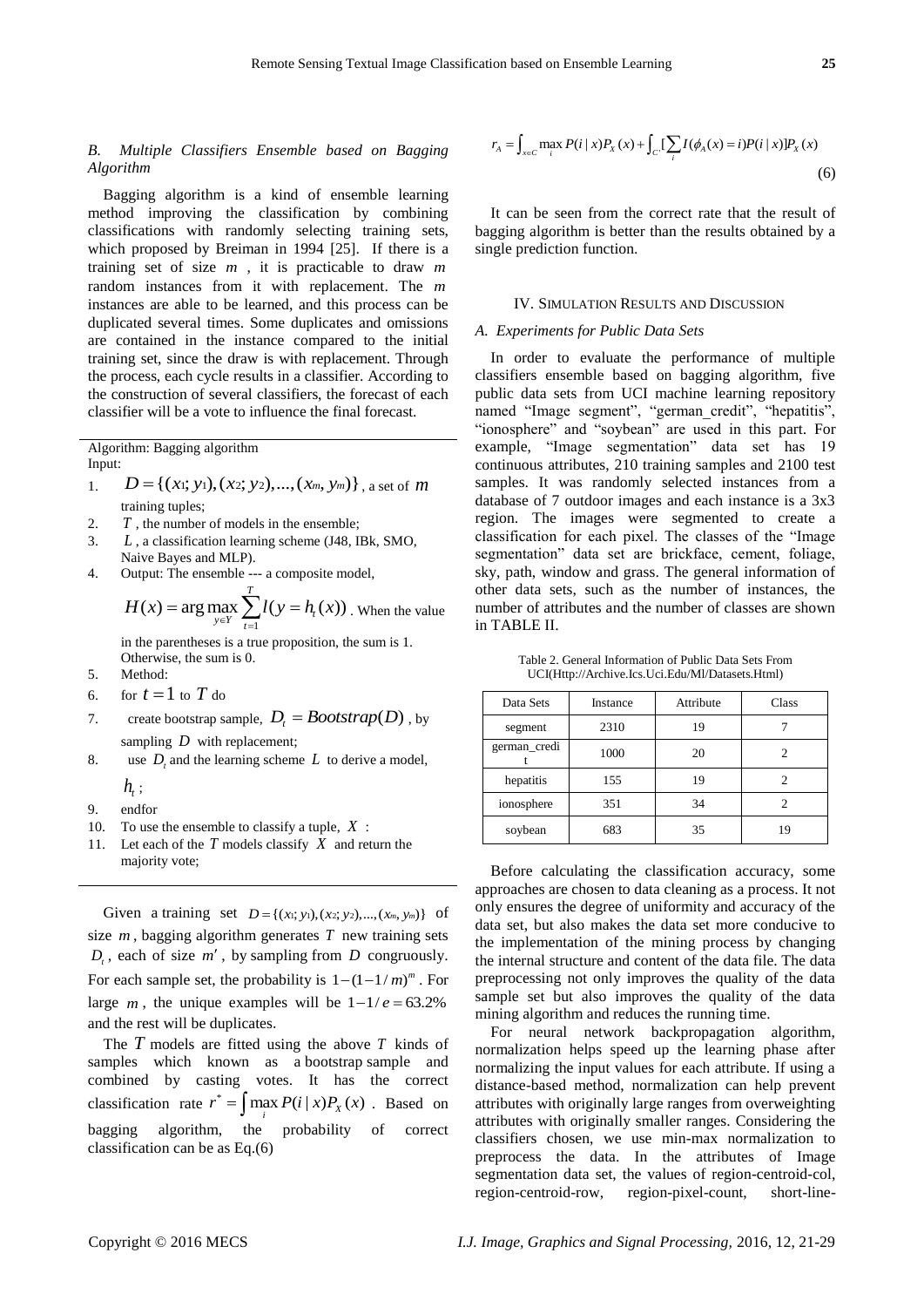density-5, short-line-density-2, vedge-mean, vegde-sd, hedge-mean, hedge-sd, intensity-mean, rawred-mean, rawblue-mean, rawgreen-mean, exred-mean, exbluemean, exgreen-mean, value-mean, saturatoin-mean and hue-mean are [1,254], [11,251], [9,9], [0,0.333], [0,0.222], [0,29.222], [0,991.718], [0,44.722], [0,1386.33], [0,143.444], [0,137.111], [0,150.889],  $[0,142.556]$ ,  $[-49.667,9.889]$ ,  $[-12.444,82]$ ,  $[-12.444]$ 33.889,24.667], [0,150.889], [0,1], [-3.044,2.912], respectively. It is clear that the 19 numeric attributes are not in the same range, so they need to be unified to a certain extent.

The experiments use *Normalize*, which is an unsupervised filter in Weka. By min-max normalization, suppose that  $\min_A$  and  $\max_A$  are the minimum and maximum values of an attribute,  $A$ . The value  $v'$  is mapped by the value  $\upsilon$  of A in the range  $[0, 1]$  by minmax normalization, computing as Eq.(7)

$$
v' = \frac{v - \min_{A}}{\max_{A} - \min_{A}} \tag{7}
$$

Fig.2, Fig, 3, Fig, 4, Fig.5 and Fig. 6 are the visualization of the above five data sets using a scatterplot matrix.



Fig.2. Visualization of the Image Segmentation data set with part of attributes



Fig.3. Visualization of the german\_credit data set using a scatter-plot matrix with part of attributes



Fig.4. Visualization of the hepatitis data set using a scatter-plot matrix with part of attributes



Fig.5. Visualization of the ionosphere data set using a scatter-plot matrix with part of attributes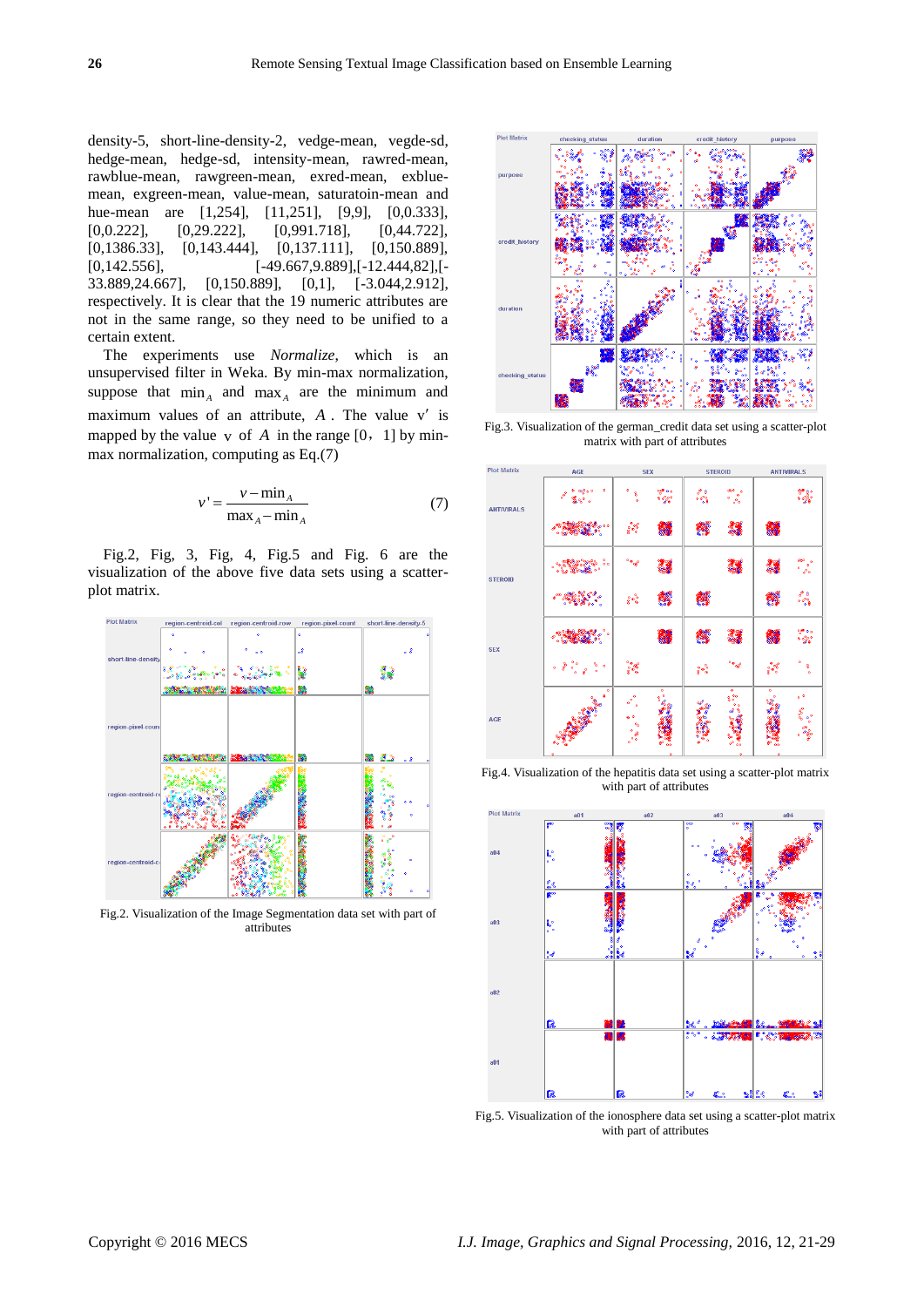

Fig.6. Visualization of the soybean data set using a scatter-plot matrix with part of attributes

In the experiment, C4.5 algorithm, *k*-NN algorithm, SVM algorithm, Naive Bayes algorithm, ANN algorithm and ensemble learning algorithm are used to classify the test data sets separately. For five public datasets, TABLE III shows average classification accuracy of using the J48 classifier, IBk classifier, SMO classifier, Naive Bayes classifier, MLP classifier and bagging classifier.

Table 3. Comparison Of Classification Accuracy For Five Public Data Sets

| Data Sets        | J48   | <b>IBk</b> | <b>SM</b><br>$\Omega$ | Naiv<br>e<br>Baye<br>s | MLP   | <b>Bagging</b> |
|------------------|-------|------------|-----------------------|------------------------|-------|----------------|
| segment          | 96.9% | 97.1%      | 93.0<br>$\frac{0}{0}$ | 80.2%                  | 96.2% | 97.7%          |
| german<br>credit | 70.5% | 72%        | 75.1<br>$\%$          | 75.6%                  | 72%   | 76.4%          |
| hepatitis        | 83.8% | 80.6%      | 85.1<br>$\frac{0}{0}$ | 84.5%                  | 80%   | 85.8%          |
| ionosphere       | 91.4% | 86.3%      | 88.6<br>%             | 82.6%                  | 91.1% | 92.0%          |
| soybean          | 91.5% | 91.2%      | 93.8<br>%             | 92.9%                  | 93.4% | 94.4%          |

It can be seen from TABLE III, for "Image segment" data set, the average classification accuracy of IBk classifier is significantly higher than the other four kinds of base classifiers, reaching 97.1%; as for "german credit" data set, the average classification accuracy of Naive Bayes reaches 75.6%; for "hepatitis" data set and "soybean" data set, the average classification accuracy of SMO classifier is higher than the other four kinds of base classifiers, reaching 85.1% and 93.8% respectively; in the experiment of "ionosphere" data set, the average classification accuracy of J48 classifier reaches 91.4%, however the average classification accuracy of IBk algorithm, SMO algorithm, Naive Bayes algorithm and MLP algorithm are 86.3%, 88.6%, 82.6%, 91.1%, respectively.

It can be seen that, for different data sets, the results of the classification accuracy are different, because the

performance of the base classifiers are different. There is no one kind of classifier has absolute advantage. This is also the purpose of this experiment. Based on the difference and information complementarity between the base classifiers, it combines different classifiers with bagging algorithm and gives full play to the advantages of each base classifier. From the experimental data of TABLE III, the average classification accuracy of ensemble learning algorithm based on the above five kinds of classifiers is higher than the average classification accuracy using one of the base classifiers separately. It can be seen that the results of the five data sets using bagging algorithms for classification respectively are 97.2%, 76.1%, 85.8%, 92.0%, 94.7%.

# *B. Experiments for Remote Sensing Image Data Sets*

In order to further illustrate the performance of our method on real remote sensing images, we selected some real remote sensing images as training data. There are 684 instances which are divided into four classes, including resident, paddy field water and vegetation area. Some training samples of each class are shown in Fig.7, Fig.8, Fig.9 and Fig.10.



Fig.7. Resident training samples



Fig.8. Paddy field training samples



Fig.9. Water training sample.



Fig.10. Vegetation training samples

The same as five public data sets, remote sensing image data set uses min-max normalization to deal with the original data of 22 attributes, including variance, skewness, prominence, energy, absolute value and texture energy of each order. Fig.11 shows visualization of the remote sensing image data set using a scatter-plot matrix.

Then C4.5 algorithm, *k*-NN algorithm, SVM algorithm, Naive Bayes algorithm, ANN algorithm and ensemble learning algorithm are used to classify remote sensing image data set separately. Table IV shows average classification accuracy of using the J48 classifier, IBk classifier, SMO classifier, Naive Bayes classifier, MLP classifier and bagging classifier for remote sensing image data set.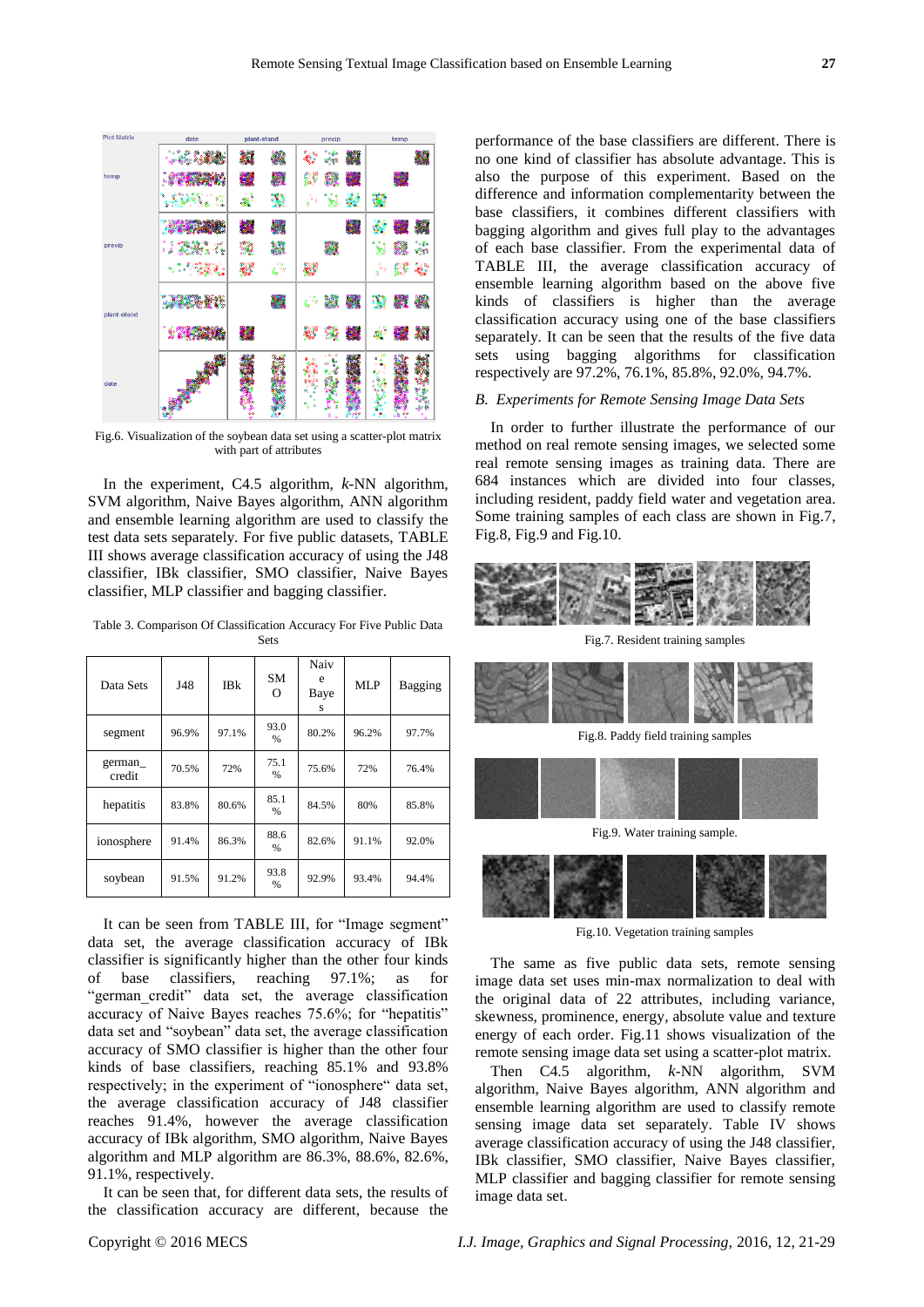

Fig.11. Visualization of the remote sensing image data set using a scatter-plot matrix with part of attributes

Table 4. Comparison of Classification Accuracy for Remote Sensing Image Data Set

| Data Sets                  | J48   | IBk   | <b>SMO</b> | Naive<br><b>Baves</b> | MLP   | <b>Bagging</b> |
|----------------------------|-------|-------|------------|-----------------------|-------|----------------|
| Remote<br>Sensing<br>Image | 81.2% | 78.6% | 86.5%      | 85.1%                 | 86.9% | 89.1%          |

From TABLE IV, the average classification accuracy of using the J48 classifier, IBk classifier, SMO classifier, Naive Bayes classifier, MLP classifier and bagging classifier for remote sensing image data set are 81.2%, 78.6%, 86.5%, 85.1%, 86.9%, successively. As for the result of bagging algorithm, it rises to 89.1%, which is nearly 2% higher than MLP, which performs best as a single classifier in base classifiers. It may be deduced that as for texture images classification, ensemble learning is a promising approach which could acquire the satisfied results in practice.

## V. CONCLUSION

In order to improve the classification accuracy of remote sensing image, our method uses ensemble learning to combine the classifiers of J48, IBk, sequential minimal optimization, Naive Bayes and multilayer perceptron, which classify the data sets by straight voting. At last, five set of public data and real remote sensing images are selected to verify the results. The experimental results show that multiple classifier ensemble can effectively improve the classification accuracy of textural remote sensing images. However, in the paper, classifiers are integrated with the sample mode, in the future, some better way would be employed .

## ACKNOWLEDGMENT

This work is funded by the National Natural Science Foundation of China under Grant No.41301371 and funded by State Key Laboratory of Geo-Information Engineering, No. SKLGIE2014-M-3-3.

#### **REFERENCES**

- [1] Ghassemian H. A review of remote sensing image fusion methods[J]. Information Fusion, 2016, 32(PA):75-89.
- [2] Tsai C F. Image mining by spectral features: A case study of scenery image classification[J]. Expert Systems with Applications, 2007, 32(1):135-142.
- [3] Goel S, Gaur M, Jain E. Nature Inspired Algorithms in Remote Sensing Image Classification[J]. Procedia Computer Science, 2015, 57:377-384.
- [4] Xu M, Zhang L, Du B. An Image-Based Endmember Bundle Extraction Algorithm Using Both Spatial and Spectral Information[J]. IEEE Journal of Selected Topics in Applied Earth Observations & Remote Sensing, 2015, 8(6):2607-2617.
- [5] Rutherford V. Platt, Lauren Rapoza. An Evaluation of an Object-Oriented Paradigm for Land Use/Land Cover Classification[J]. Professional Geographer, 2008, 60(1):87-100.
- [6] Wolpert, D H. The supervised learning no-free-lunch theorem [C]. Proceedings of the 6th Online World Conference on Soft Computing in Industrial Applications, 2001.
- [7] Kittler J, Hatef M, Duin R P W, et al. On combining classifiers[J]. IEEE Transactions on Pattern Analysis & Machine Intelligence, 1998, 20(3):226-239.
- [8] Doan H T, Foody G M. Increasing soft classification accuracy through the use of an ensemble of classifiers [J]. International Journal of Remote Sensing, 2007, 28(20): 4606-4623
- [9] Hansen L K, Salamon P. Neural network ensembles[J]. Pattern Analysis & Machine Intelligence IEEE Transactions on, 1990, 12(10):993-1001.
- [10] Lei Z, Liao S, Pietika&#x, et al. Face Recognition by Exploring Information Jointly in Space, Scale and Orientation[J]. IEEE Transactions on Image Processing, 2011, 20(1):247-56.
- [11] Mountrakis G, Im J, Ogole C. Support vector machines in remote sensing: A review[J]. Isprs Journal of Photogrammetry & Remote Sensing, 2011, 66(3):247-259.
- [12] Rokach L. Ensemble-based classifiers[J]. Artificial Intelligence Review, 2010, 33(1-2):1-39.
- [13] Dietterich T G. Ensemble Methods in Machine Learning[C]// International Workshop on Multiple Classifier Systems. Springer-Verlag, 2000:1-15.
- [14] Dietterich T G. An experimental comparison of three methods for constructing ensembles of decision trees: bagging, boosting, and randomization. Machine Learning, 2000,40(2):139-158
- [15] Littlewood B, Miller D R. Conceptual modeling of coincident failures in multiversion software[J]. IEEE Transactions on Software Engineering, 1989, 15(12):1596-1614.
- [16] Kuncheva L, Whitaker C J, Measures of diversity in classifier ensembles and their relationship with the ensemble accuracy [J]. Machine Learning, 2003, 51(2): 181-207
- [17] Quinlan J R. Improved use of continuous attributes in C4.5[J]. Journal of Artificial Intelligence Research, 1996, 4(1):77-90.
- [18] Hunt E B, Marin J, Stone P J. Experiments in induction.[J]. American Journal of Psychology, 1967, 80(4):17-19.
- [19] Luxburg U V. A tutorial on spectral clustering[J]. Statistics & Computing, 2007, 17(17):395-416.
- [20] Yang J F. A Novel Template Reduction K-Nearest Neighbor Classification Method Based on Weighted